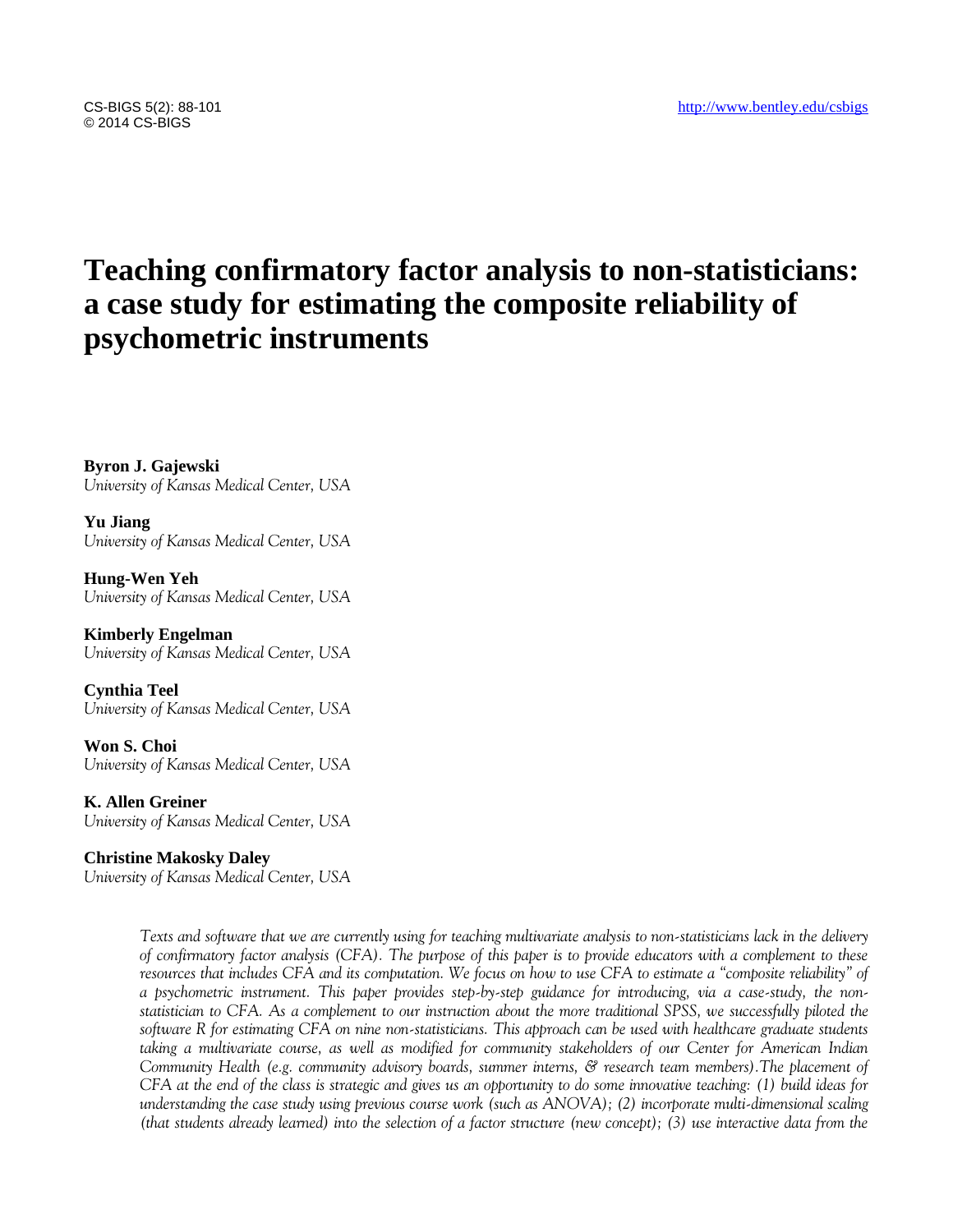*students (active learning); (4) review matrix algebra and its importance to psychometric evaluation; (5) show students how to do the calculation on their own; and (6) give students access to an actual recent research project.*

Keywords: Pile Sorting; Instrument Development; Multivariate Methods; Center for American Indian Community Health

## **1. Introduction**

Using two excellent texts by Johnson (1998) and Johnson and Wichern (2007), we teach a course called "Applied Multivariate Methods" to non-statistician graduate students. Johnson's *Applied Multivariate Methods for Data Analysts* text is desirable because the author "talks" through the approaches using everyday terminology, although with less mathematical detail. The Johnson and Wichern (2007) text complements the Johnson book, but without overwhelming the non-mathematician. Johnson (1998) mainly uses SAS to deliver computational details, while Johnson and Wichern (2007) do not showcase particular software. Most of our students are in the healthcare behavioral sciences (e.g. PhD nursing, audiology, etc.). They mostly do not have mathematical backgrounds and predictably prefer to use SPSS. Accordingly, we use SPSS in our lectures to complement the SAS presentation in Johnson (1998).

However, in our estimation there is a major shortcoming to the delivery of the current curriculum. While the texts cited above currently deliver PCA and factor analysis at an excellent level, we are dissatisfied with the delivery of *confirmatory* factor analysis (CFA) (e.g. Pett, Lackley, & Sullivan, 2003; Brown, 2006) for testing a particular factor structure. Although CFA is more appropriately called "testing factor analysis" (Wainer, 2011) because it can statistically test parameters and factor structures from a wide variety of models, we will still use its classic name, CFA, in this paper. The lack of CFA in these texts might be due to lack of accessible software. Over the last few years SAS expanded its ability to fit CFAs using "proc calis." In fact, Christensen (2011) is writing a new edition of *Methods of Multivariate Analysis* by Rencher (2002) that highlights programming in SAS, but this is geared towards statistics majors. SPSS requires the purchase of an extra "add-on" called AMOS in order to fit CFA. Many of our students cannot afford to purchase this extra software (either SAS or AMOS).One option would be to use a free trial version of CFA-focused software called Mplus (http://www.statmodel.com/), which students can use as a limited demonstration. This option, however, quickly becomes impractical because it allows only six variables. Therefore, we propose that students use the freeware R (http://www.r-project.org/) for performing the CFA calculations. As demonstrated later in the paper, R

has been successfully used by our own students as a supplement to SPSS. Others also have suggested that R be used more often (Burns, 2007) and it has been used successfully in courses with audiences of non-statisticians (e.g. Zhou & Braun, 2010). We think it is a valuable service to our students to continue using SPSS. However, the current gap in the SPSS capabilities to fit CFA models is a perfect opportunity to incorporate R as a supplement for teaching multivariate analyses to nonstatisticians.

We are cognizant that complex mathematics can be difficult for non-statistical students. Our philosophy is to combine both graphical techniques (Yu, et al., 2002; Valero-Mora & Ledesma, 2011) and traditional matrix algebra (Johnson & Wichern, 2007) to overcome these difficulties. Our students tend to have minimal background in matrix algebra, so we spend a week (three hours) reviewing matrix algebra (e.g. addition, trace, determinant, etc) using syntax in SPSS. Students initially resist, but they later see a payoff particularly when understanding the connection that Eigen values and eigenvectors have to factor analysis (as well as almost all of multivariate statistics). Our students quickly learn that the benefit of learning to manipulate matrices is worth the cost.

The purpose of this paper is to provide educators of nonstatistical graduate students with a complement to texts such as Johnson (1998) and Johnson & Wichern (2007) that includes CFA and its computation in R. We will focus on how to use R's output to estimate a "composite reliability" of a multivariate psychometric instrument (Alonso*,* et al., 2010). To accomplish this we will develop a case study using data from two recent clinical trials, supported by the American Heart Association and the National Institutes of Health, respectively, in which we collected data from the 20-item CES-D instrument (measure of depressive symptomatology, e.g. Nguyen, et al., 2004**)** in caregivers of stroke and Alzheimer's disease patients.

The reasons underlying the pressing need for CFA in our current curriculum are twofold. First, many of our students are nurse researchers and psychometric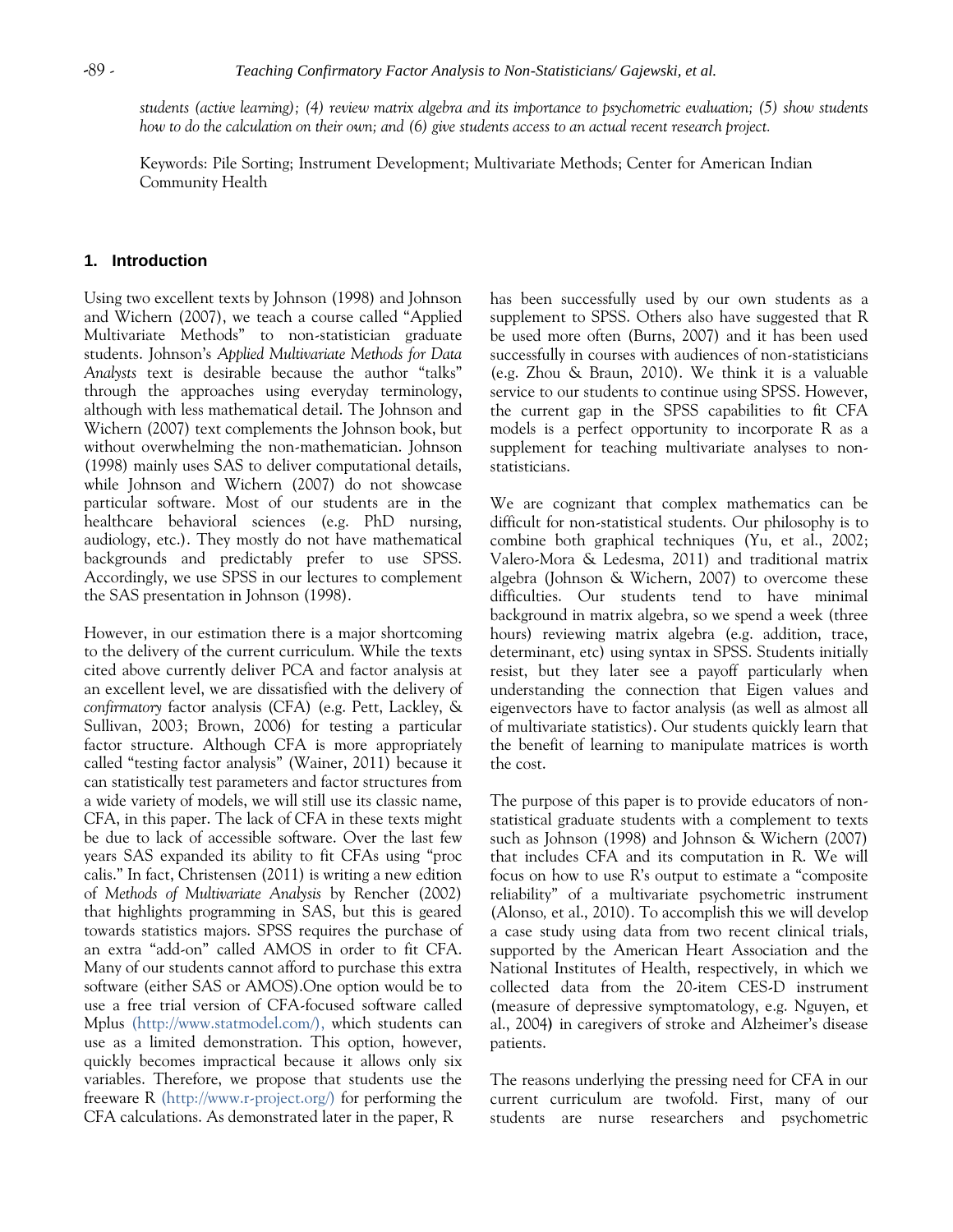measurement is essential to their work. Second, most of us are members of the Center for American Indian Community Health (CAICH),a National Institute on Minority Health and Health Disparities-funded Center of Excellence, whose goal is to use community-based participatory research (Israel, et al., 2005) methods to integrate community members into all phases of the research process. Part of the mission of CAICH is to create and modify existing methods to make them more applicable to community-based participatory research and more "friendly" for use by community members and community researchers who may not be as familiar with statistics. In true community-based participatory research, community members help with all parts of research, including data analysis. The ability to use freeware and have simple explanations for complex analyses is of paramount importance to conduct this type of research.

One research project being conducted by CAICH involves the development of an American Indian-focused mammography satisfaction psychometric instrument that is culturally sensitive (Engelman, et al., 2010). We will be estimating the reliability of this instrument using CFA. Following the principles of community-based participatory research, we also want to communicate the methodology to non-statisticians, because we are *studying with* a community and *not* just *studying the* community.

To facilitate the communication of quantitative methods, we have developed a series of CAICH methods core guides. To date, we have developed guides that introduce descriptive statistics in SPSS and R, spatial mapping in SAS and R, data collection via the web (i.e. Comprehensive Research Information Systems, CRIS), pile sorting in SAS, and CFA in R. We include in our guides step-by-step guidance that all stakeholders of CAICH (e.g. community advisory boards, summer interns, & research team members) can use to learn the specific statistical methods we use to support CAICH.

Posing a structure to the CFA can be a challenge, so we offer two approaches. First, because CES-D has been studied in other populations, structures have been proposed and we will use them on the new dataset. Second, in a novel approach, we perform a "single pile sort"(e.g. Trotter & Potter, 1993) of the 20 items from several graduate healthcare students to come up with a proposed factor analytic structure. This pile sort brings together many opinions (six of our graduate students) using multidimensional scaling (MDS). Essentially we ask each student to (i) guess at the number of clusters and (ii) place the items in each of these clusters. From this we create a 'dissimilarity matrix' of the number of times pairs of items are not together. Then a classic MDS is fitted.

Of note is that because CES-D has been studied in other populations, structures have been proposed and we will use them. We will focus on the utility of CFA estimating *reliability* and not focus on goodness-of-fit which can be further examined for example in Kaplan (2000) (i.e. Comparative Fit Index and Root Mean Squared Error Approximation).

In Section 2 we provide the basic materials for instructors to teach CFA from a case study point-of-view. We first define reliability using a classical ANOVA model. This approach has a pedagogical advantage because it reviews materials from a previous course. This ANOVA model transitions into CFA and motivates the multivariate version of composite reliability. We provide an illustrative example for teaching the basics. In Section 2 we also discuss in more detail the data used for the CFA case study before presenting the results of the case study. We close section 2 focusing on classroom implementation. In Section 3 we give a discussion and concluding remarks.

#### **2. Methods and teaching materials for the case-study**

## **2.1. The class**

We now provide some details regarding the students we teach, classroom setup, what we the teachers and students actually did, and a setup of how to generally implement the case study. The first author of this paper is the teacher of record for the Applied Multivariate Methods class. By the time the students reached the Spring 2011 course, they all had taken Analysis of Variance (ANOVA), Applied Regression, and had a working knowledge and familiarity with SPSS. The semester's topics are traditionally: vectors & matrices, multivariate analysis of variance (MANOVA), principal component analysis (PCA), factor analysis, discriminate analysis, canonical correlation, and multidimensional scaling (MDS).

Because a majority of our health research involves psychometric instruments, we motivate PCA and factor analysis from it. In the most recent year we required the nine students in the class to perform the CFA calculations using R. Our class is taught across 16weeks, each with one three-hour lecture. The lectures also include interactive "drills" as we are strong believers in teaching statistics using active learning principles (more on "drills" later). The presentation of CFA background is done after MDS. The case-study and presentation of R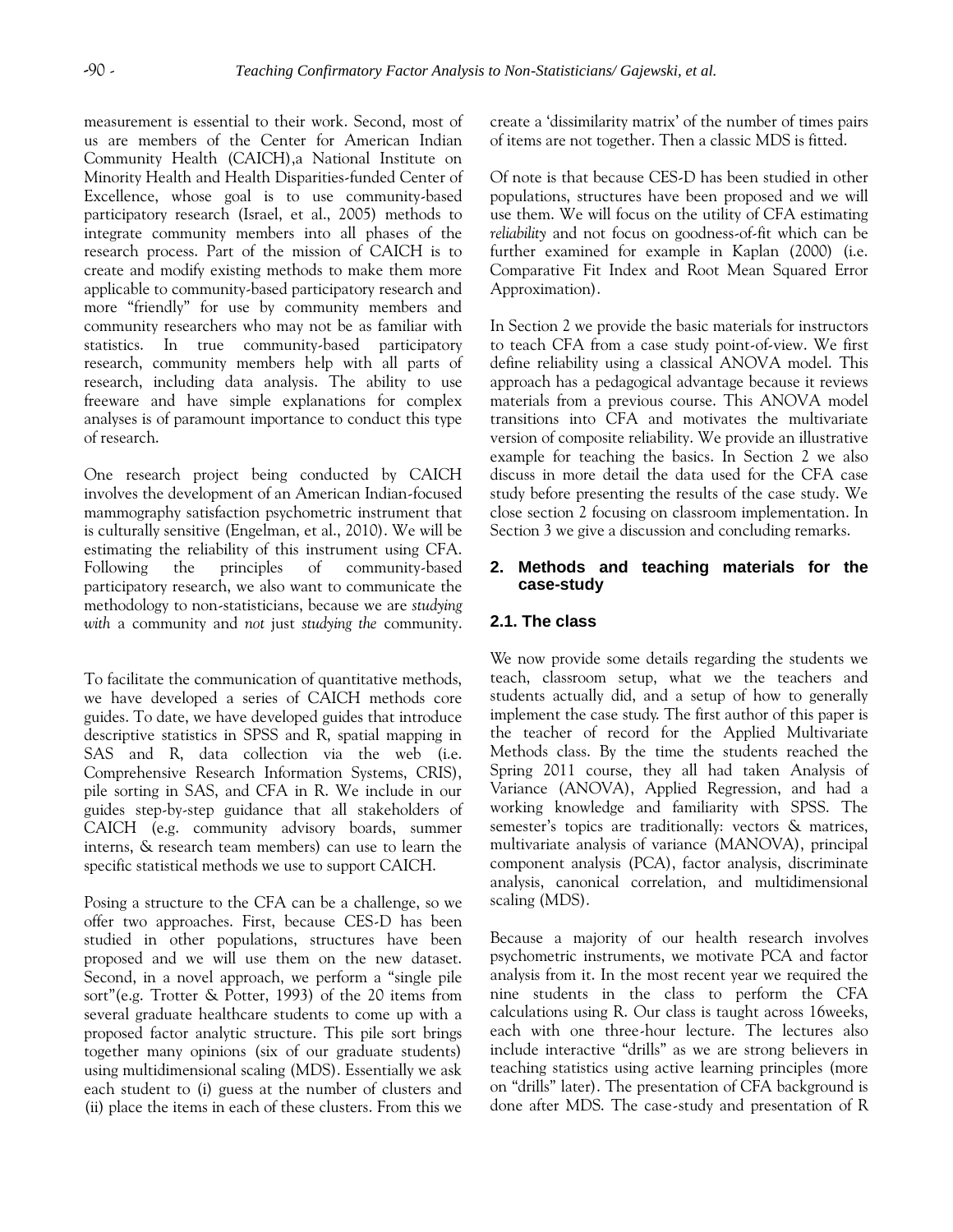computations represents one and a half lectures. This is in addition to two full lectures on principal component analysis and factor analysis. All of the steps in this paper are provided to the student in lecture format. Extensions to the lectures serve as an exercise in the form of homework and final exam questions.

The placement of CFA at the end of the class is strategic and gives us an opportunity to do some innovative teaching: (1) build ideas for understanding the case study using previous course work (such as ANOVA); (2) incorporate multi-dimensional scaling (that students already learned) into the selection of a factor structure (new concept); (3) use interactive data from the students (active learning); (4) review matrix algebra and its importance to psychometric evaluation; (5) Show students how to do the calculation on their own; and (6) give students access to an actual recent research project.

#### **2.2. ANOVA-based reliability (previous coursework and knowledge)**

As mentioned previously, educating non-statisticians about how to fit CFA for estimating the reliability of a psychometric instrument is the focus of this paper. Because our students have taken ANOVA, it is useful to motivate the idea of a reliable instrument using an ANOVA model. Assuming that we have *p* different items composing an instrument, a very basic model called the "parallel test" (Lord & Novick, 1968) is defined as follows for the *i*<sup>th</sup> subject:

 $x_{ij} = \mu_j + f_i + \varepsilon_{ij}$ , where  $i=1,2,3,...,n$  subjects and *j*=1,2,3,…,*p* items. The *f<sup>i</sup>* is the "true" unknown score for the *i*<sup>th</sup> subject and  $\mu_j$  is the mean for the *j*<sup>th</sup> item. It is classically assumed that  $f_i \sim N\left(0, \sigma_f^2\right)$  are each independently distributed as well as independent of  $\varepsilon_{ij} \sim N(0, \sigma^2)$ . The  $\sigma_f^2$  represents the variance of the true scores and  $\sigma^2$  represents the variance of the measurement error.

A reliable test is one in which the items' scores (*x*'s) are highly correlated with the true scores (*f*'s). Specifically the correlation matrix is,

the correlation matrix is,  
\n
$$
\text{corr}\left(x_{ij}, f_i\right) = \begin{bmatrix} 1 & \sigma_j^2 / \sqrt{(\sigma_j^2 + \sigma^2) \sigma_j^2} \\ \text{Sym} & 1 \end{bmatrix} = \begin{bmatrix} 1 & \sigma_j / \sqrt{(\sigma_j^2 + \sigma^2)} \\ \text{Sym} & 1 \end{bmatrix} \quad \begin{array}{c} \text{arccos} \\ \text{are} \\ \text{Sym} \end{array}
$$

There liability is defined as the squared correlation There liability is defined as the squared correlation  $R_r = \sigma_f^2 / (\sigma_f^2 + \sigma^2) = 1 - \sigma^2 / (\sigma_f^2 + \sigma^2)$  and represents the "average item reliability;" if high, one can argue for a

short version to the test (i.e. 1 item).Note that the "*T*" in  $R_T$  stands for "trace" which will be clarified later.

However, as is often the case with instruments, several questions are needed for a reliable instrument. Typically these items are either summed or averaged for each subject. For example,  $\overline{x}_{i\bullet} = \mu_{\bullet} + f_i + \overline{\varepsilon}_{i\bullet}$  represents the average of the observed items for subject *i*. In this case, the correlation between the average of the observed *x's*

for each subject and the true scores 
$$
(f\ s)
$$
 is  
\n
$$
\text{corr}(\bar{x}_i, f_i) = \begin{bmatrix} 1 & \sigma_i^2 / \sqrt{(\sigma_i^2 + \sigma^2 / p) \sigma_i^2} \\ \text{Sym} & 1 \end{bmatrix} = \begin{bmatrix} 1 & \sigma_i / \sqrt{(\sigma_i^2 + \sigma^2 / p)} \\ \text{Sym} & 1 \end{bmatrix}
$$
\nThis reliability is known as the "antis-reliability" because

This reliability is known as the "entire reliability" because it uses all of the items. It is the squared correlation 2 2 2 2 2 2 / / 1 / / / *R p p p f f f* .Note that the "*Λ*" in *R<sup>Λ</sup>* stands for "determinant" which will be clarified later and that as long as  $\sigma_f^2 > 0$ , the number of items (*p*) gets large and the reliability approaches 1. Shrout has identified the following interpretations for reliability: 0.00-.10 is virtually none; 0.11-0.40 is slight; 0.41-0.60 is fair; 0.61-0.80 is moderate; and 0.81-1.0 is substantial (Shrout, 1998). As we will later show, a psychometric instrument can have less than moderate average item reliability (i.e.  $R_T < 0$ ) but substantial entire reliability (i.e. *R* >.8).

However, some items might be more or less reliable than others; for example, how agreeable a participant is that "green is a favorite color" might be uncorrelated with the total depression score, so clearly this item reduces the reliability if it is kept as a question for measuring the true score. But it might be a perfectly reasonable question for measuring a participant's desire to eat peas. A more flexible modeling approach is a multivariate estimate of reliability via a confirmatory factor analysis (CFA).

#### **2.3. Confirmatory factor analysis-based reliability (new idea)**

Next we form a more flexible model by transitioning from univariate ANOVA to a multivariate CFA model. Transform the responses to the items (*x's* above) to be **x,** a vector of observable *p* variables from a subject. There are *q* factors. A fairly general factor analytic equation is  $\mathbf{x}_{\text{p} \times 1} = \mathbf{\mu}_{\text{p} \times 1} + \mathbf{\Lambda}_{\text{p} \times q} \mathbf{f}_{q \times 1} + \mathbf{e}_{\text{p} \times 1}$  where the *j*<sup>th</sup> element of **µ** is the mean for that item,  $\lambda_{jk}$  is the "factor loading" for the  $j^{\text{th}}$  variable on the  $k^{\text{th}}$  loading, the  $k^{\text{th}}$  element of  $\mathbf{f}_{\mathbf{k}}$  is the *k* th common factor and **e** is the specific error not explained by the common factors. The distributional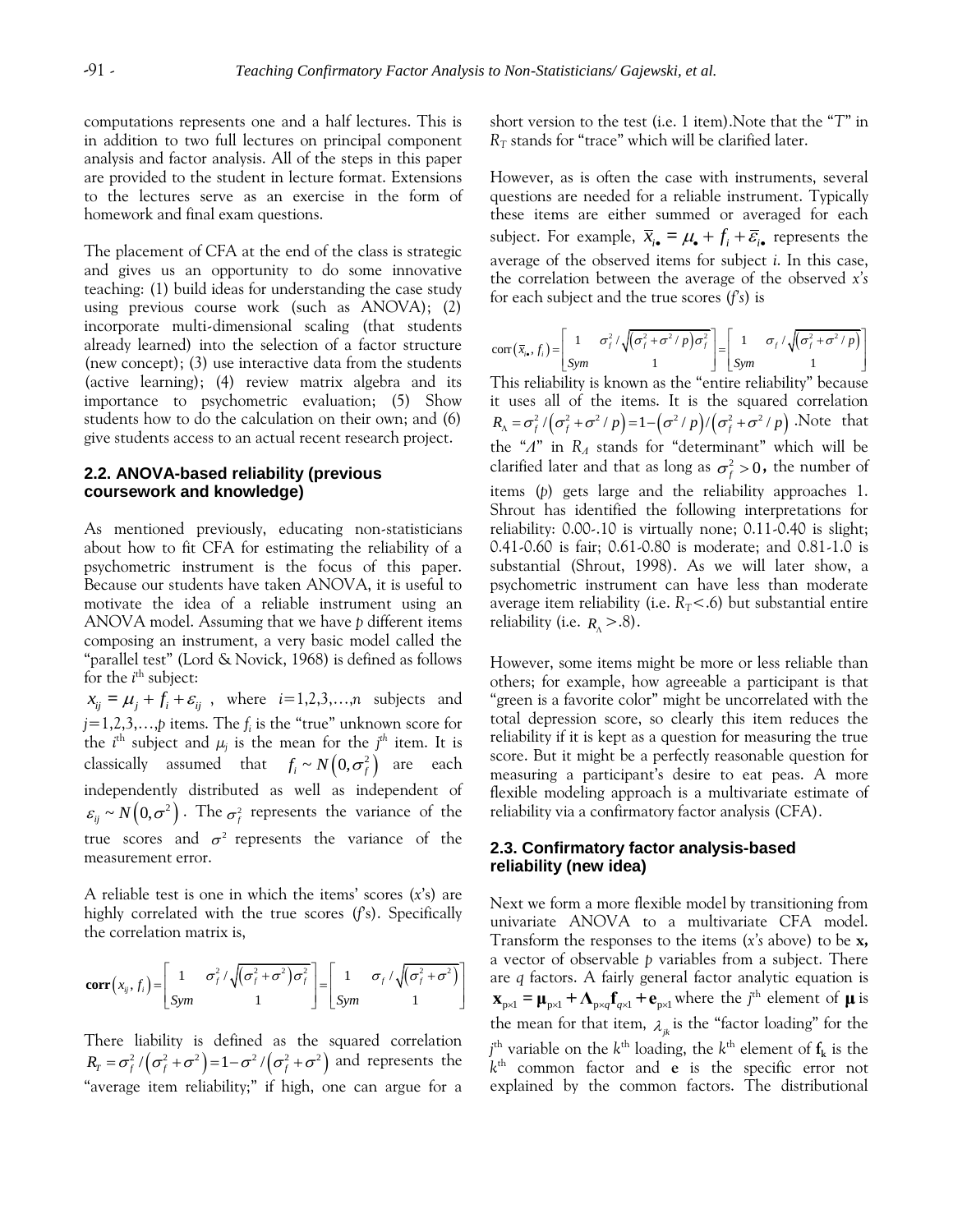assumptions are placed on the factor scores and the specific error:

- **f** and **e** are independent;
- **f** is standardized so it has an average of 0 and a covariance matrix with diagonal of 1's and offdiagonals that represent the correlation among factor scores. In other words,  $\mathbf{f} \sim \mathbf{MVN(0, \Phi)}$ ;
- **e** typically has non-zero diagonal but off-diagonal is  $0$ , so  $e \sim MVN(0, \psi)$ .

From a reliability standpoint, this model has two advantages over the ANOVA-based model. First, the model allows for multiple factors. For example, depression can be measured by a two factor analytic model as how you feel and how you think others view you. Second, because the  $\lambda$ 's are not equal to 1, as in the ANOVA model, the reliability of each of the items is allowed to vary.

Just as in the ANOVA model, reliability can be defined using the covariance of **x**, the observed responses, and the covariance of **f**, the true scores:

$$
cov(x,f) = \begin{bmatrix} \Lambda \Phi \Lambda' + \Psi & \Lambda \Phi \Lambda' \\ Sym & \Phi \end{bmatrix},
$$

because it is difficult to take ratios of matrices, we can use the multivariate algebra "trace" or "determinant" to estimate a composite-type (Graham, 2006) reliability (Alonso*,* et al, 2010).Therefore the multivariate "average (Alonso, et al, 2010). I herefore the multivariate "average<br>reliability" is:  $R_r = 1 - tr(\psi)/tr(\Lambda \Phi \Lambda' + \psi)$  and the "entire" reliability is  $R_{\Lambda} = 1 - |\psi| / |\Lambda \Phi \Lambda' + \psi|$ . Note that if we set  $\Lambda \equiv \lambda$  and fix the diagonal of  $\Psi$ , we get the ANOVA-based model considered earlier. As noted in Alonso*,* et al. (2010), the "average reliability" can be written as a weighted average of each individual item's *p*

reliability 
$$
R_T = \sum_{j=1}^{L} v_j R_j
$$
, where  
\n
$$
v_j = (\mathbf{\Lambda} \mathbf{\Phi} \mathbf{\Lambda}' + \mathbf{\psi})_{jj} / \left\{ \sum_{j=1}^{P} (\mathbf{\Lambda} \mathbf{\Phi} \mathbf{\Lambda}' + \mathbf{\psi})_{jj} \right\} \&
$$
\n
$$
R_j = (\mathbf{\Lambda} \mathbf{\Phi} \mathbf{\Lambda}')_{jj} / (\mathbf{\Lambda} \mathbf{\Phi} \mathbf{\Lambda}' + \mathbf{\psi})_{jj}.
$$

The  $R_j$  denotes the *j*<sup>th</sup> item's reliability and  $v_j$  is the weight associated with the *j*<sup>th</sup> item. This final parameter can help us define the factor based on the item with the highest reliability and decide what items are not properly contributing to the factor's reliability.

## **2.4. Deciding what to confirm in CFA: a single pile sort (previous coursework and knowledge applied to new knowledge)**

As noted in Johnson & Wichern (2007), in general, the matrix of loadings is non-unique. There are a number of ways that this can be handled. One very practical way is to fit a factor analytic model via principal component analysis (PCA). This fit results in a model that produces factor scores that are uncorrelated but difficult to interpret. An alternative is to fit a PCA via promax rotation. This will give us a better interpretation. A third approach is to *a priori* define items to load onto only one factor. In this case we have uniqueness. However, proposing which items load onto which domain can be a challenge.

Of consideration in this paper involves (1) past literature in which a CFA was fitted using the same instrument with a different population; (2) in the case of a new instrument it might be advantageous to query expert opinion regarding this issue. Novel in this paper is to elicit expert opinion regarding what items belong together. Note that graduate students are treated as the "experts" here. In general research we would carefully select experts, although most of the graduate students have vast clinical experience and serve as a very close set of experts.

More specifically, there are two things that need to be determined from this elicitation process: (1) The number of factors (e.g. domains or subscales) *q* there should be and (2) Which factor each item belongs to (i.e. defining the structure of **Λ** ).Once these are determined a CFA can be fitted. When eliciting expert opinion, each expert reports their own opinion of the number of factors and the structure of **Λ** .

From this we can define a dissimilarity matrix *djj'*, which represents the number of times an expert placed item *j* and *j*' in different factors  $(d_{ij}=0$  means all experts placed these items together). From this dissimilarity matrix we will get a composite structure for **Λ** and an estimate of *k*. This will be estimated through multidimensional scaling (MDS) and a cluster analysis on the stimulus values (reduced dimension coordinates for each item such that the dissimilarity matrix is preserved optimally) from the MDS. This approach pools experts' opinion and reviews the statistical methods they have already learned.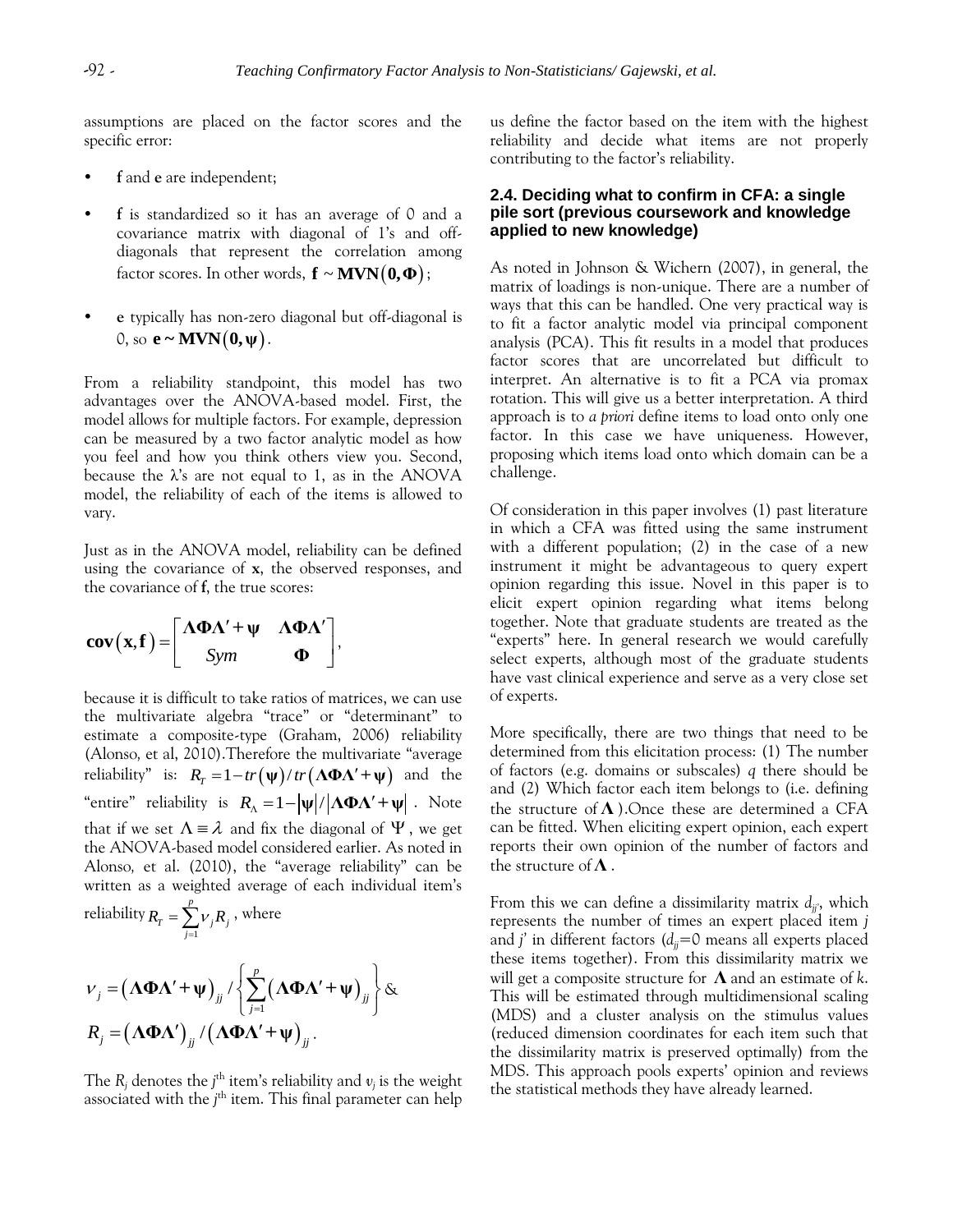#### **2.5. A small illustrative example (new idea)**

Before elicitation of expert opinion, it is necessary to provide some background of the matrix **Λ** and other parameters involved in a CFA. Therefore, in this section we provide a small illustrative example in which to operationally define terms and models for CFA. As a future research problem, our team is interested in developing a culturally tailored psychometric instrument that measures 'mammography satisfaction' (Cockburn et al 1991) of Native Americans. This is an important concept to measure in order to understand health disparities and promote health equity. Suppose we have drafted six items  $(x_1, x_2, x_3, x_4, x_5, \text{ and}, x_6)$  that represent 'mammography satisfaction.' Then after feedback from a single expert, we say that these items represent two factors: one measuring 'convenience and accessibility (*f<sup>1</sup>* )' and the other 'information transfer (*f<sup>2</sup>* ).' From a pile sorting perspective, this provides a dissimilarity matrix with 0's and 1's.But we don't need to perform an MDS on such a matrix because it provides an obvious structure. From a matrix perspective the model looks like  $\mathbf{x}_{6\times1} = \mathbf{\mu}_{6\times1} + \mathbf{\Lambda}_{6\times2} \mathbf{f}_{2\times1} + \mathbf{e}_{6\times1}$ , which can be written as:

$$
x_1 = \mu_1 + \lambda_{11} f_1 + + e_1
$$
  
\n
$$
x_2 = \mu_2 + \lambda_{21} f_1 + + e_2
$$
  
\n
$$
x_3 = \mu_3 + \lambda_{31} f_1 + + e_3
$$
  
\n
$$
x_4 = \mu_4 + + \lambda_{42} f_2 + e_4
$$
  
\n
$$
x_5 = \mu_5 + + \lambda_{52} f_2 + e_5
$$
  
\n
$$
x_6 = \mu_6 + + \lambda_{62} f_2 + e_6
$$

Notice that the latent variable *f<sup>1</sup>* is only influencing the first three items and  $f_2$  the last three items. The  $\mu$ 's are intercepts and the *λ*'s are slopes that are called "loadings" in a factor analysis. This is the same name of a similar term in exploratory factor analysis. The *λ*'s represent the covariance between *f*'s and *x*'s. Suppose for simplicity that the  $x$ 's are standardized (mean=0 and  $sd=1$ ), then  $\mu_1 = \ldots = \mu_6 = 0$  and  $\lambda$ 's are then the correlation between *f*'s and *x*'s. We emphasize to the students that in this case, *x1* , *x<sup>2</sup>* , and *x3* are only correlated with 'convenience and accessibility' and *x<sup>4</sup>* , *x<sup>5</sup>* , and,*x6* are only correlated with 'information transfer.'

Therefore, translating the multivariate model we have:

$$
\Lambda = \begin{bmatrix} \lambda_{11} & 0 \\ \lambda_{21} & 0 \\ \lambda_{31} & 0 \\ 0 & \lambda_{42} \\ 0 & \lambda_{52} \\ 0 & \lambda_{62} \end{bmatrix}
$$

The standardized model further results in the variance of the *f*'s to be 1 and the variances of the error to be 1-*λ* 2 . Specifically,

$$
\Phi = \begin{bmatrix} 1 & \phi_{12} \\ Sym & 1 \end{bmatrix} \text{ and}
$$
\n
$$
\Psi = \begin{bmatrix} 1 - \lambda_{11}^2 & 0 & 0 & 0 & 0 & 0 \\ & 1 - \lambda_{21}^2 & 0 & 0 & 0 & 0 \\ & & 1 - \lambda_{31}^2 & 0 & 0 & 0 \\ & & & 1 - \lambda_{42}^2 & 0 & 0 \\ & & & & 1 - \lambda_{52}^2 & 0 \\ & & & & & 1 - \lambda_{62}^2 \end{bmatrix}
$$

For illustrative purposes, suppose $\lambda_{11} = ... = \lambda_{62} = 0.5$  and  $\varphi_{12}$ =0.25.

We now wish to illustrate how "average" and "entire" reliabilities are calculated using these parameters. This is an opportunity for students to use SPSS syntax or use R (shown later) to calculate. Some students may want to

see an illustration "by hand."

\n
$$
\Lambda \Phi \Lambda' = \begin{bmatrix}\n0.5 & 0 \\
0.5 & 0 \\
0 & 0.5 \\
0 & 0.5 \\
0 & 0.5\n\end{bmatrix}\n\begin{bmatrix}\n1 & 0.25 \\
0.25 & 1\n\end{bmatrix}\n\begin{bmatrix}\n0.5 & 0.5 & 0.5 & 0 & 0 & 0 \\
0 & 0 & 0 & 0.5 & 0.5 \\
0 & 0.5\n\end{bmatrix}
$$
\n
$$
= \begin{bmatrix}\n0.25 & 0.25 & 0.25 & 0.0625 & 0.0625 & 0.0625 \\
0.25 & 0.25 & 0.0625 & 0.0625 & 0.0625 \\
0.25 & 0.25 & 0.25 & 0.25 \\
0.25 & 0.25 & 0.25 & 0.25 \\
0.25 & 0.25 & 0.25 & 0.25\n\end{bmatrix}
$$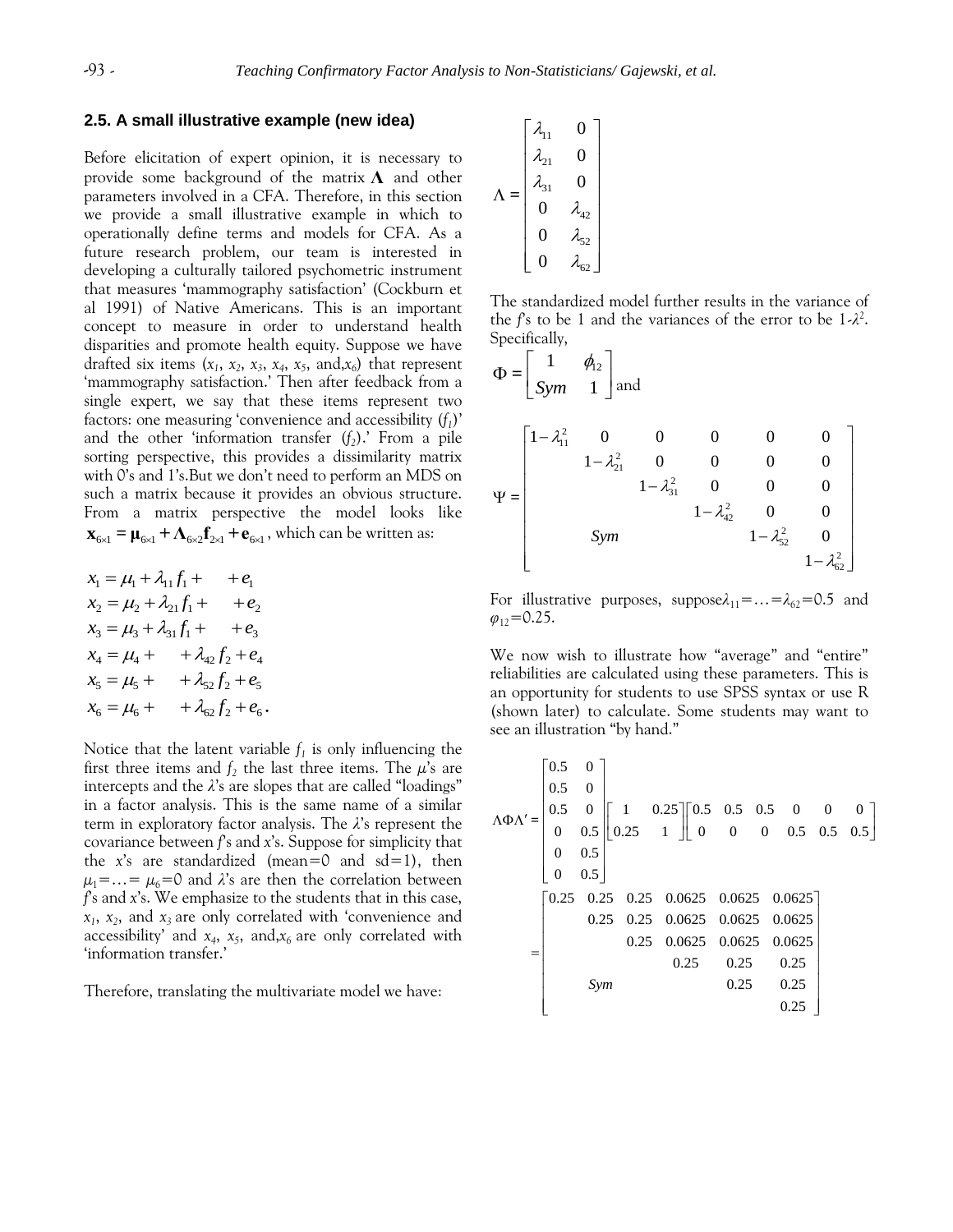$$
\Lambda \Phi \Lambda' + \Psi = \begin{bmatrix} 1 & 0.25 & 0.25 & 0.0625 & 0.0625 & 0.0625 & 0.0625 \\ 1 & 0.25 & 0.0625 & 0.0625 & 0.0625 & 0.0625 \\ 1 & 0.0625 & 0.0625 & 0.0625 & 0.0625 \\ 1 & 0.25 & 0.25 & 0.1 & 0.25 \\ 0.25 & 1 & 0.25 & 0.0625 \\ 0.25 & 0.0625 & 0.0625 & 0.0625 \\ 0.0625 & 0.0625 & 0.0625 & 0.0625 \\ 0.0625 & 0.0625 & 0.0625 & 0.0625 \\ 0.0625 & 0.0625 & 0.0625 & 0.0625 \\ 0.0625 & 0.0625 & 0.0625 & 0.0625 \\ 0.0625 & 0.0625 & 0.0625 & 0.0625 \\ 0.0625 & 0.0625 & 0.0625 & 0.0625 \\ 0.0625 & 0.0625 & 0.0625 & 0.0625 \\ 0.0625 & 0.0625 & 0.0625 & 0.0625 \\ 0.0625 & 0.0625 & 0.0625 & 0.0625 \\ 0.0625 & 0.0625 & 0.0625 & 0.0625 \\ 0.0625 & 0.0625 & 0.0625 & 0.0625 \\ 0.0625 & 0.0625 & 0.0625 & 0.0625 \\ 0.0625 & 0.0625 & 0.0625 & 0.0625 \\ 0.0625 & 0.0625 & 0.0625 & 0.0625 \\ 0.0625 & 0.0625 & 0.0625 & 0.0625 \\ 0.0625 & 0.0625 & 0.0625 & 0.0625 \\ 0.0625 & 0.0625 & 0.0625 & 0.06
$$

So  $tr(\Psi) = 4.5$ ,  $tr(\Lambda \Phi \Lambda' + \Psi) = 6$ , and the "average" reliability is  $R_T = 1-4.5/6 = 0.25$ , which is a "slight" reliability. Further,  $|\Psi|$  =0.1780, and  $|\Lambda \Phi \Lambda' + \Psi$ =0.7008 making *RΛ*=1-0.1780/0.7008=0.7460, which is a "moderate" reliability.

## **2.6. CES-D instrument (actual recent research project)**

The Center for Epidemiological Studies Depression Scale (CES-D) was developed to measure depressive symptomatology. The stem for each of the 20 items is "Please tell me how often you have felt this way in the past week." An example item is "I was bothered by things that usually don't bother me." The response options are "rarely," "some", "occasionally," and "most." The recommended scoring is 0, 1, 2, and 3 for respective response options, except for items 4, 8, 12, and 16 which are reversed scored (3, 2, 1, and 0) because they are on a positive scale (i.e. Item 4. "I felt I was just as good as other people"). One typically sums these scores to gain a score of depression ranging from 0 to 60, with higher scores indicating more "symptomatology." We will investigate whether this scoring is reliable for our caregiver population or if a more flexible model is necessary. Note that the response options of the items of the CES instruments are ordinal. Polychoric correlations, rather than Pearson correlations, could be used for the analysis. However, when participants respond to items having three or more response options the Pearson and Polychoric estimates are very similar (e.g. Gajewski et al, 2010).Therefore, we report the Pearson version in this paper.

## **2.7. Incorporate active learning: data from students (active learning)**

Each of our lectures is setup so that at the very beginning of a new topic (e.g. CFA), we perform a drill (Gelman, 2005) that serves as a transition piece into the new topic. For one of the drills, after introducing the CES-D scale and the basic CFA model with examples from other applications, we asked the students to each provide us with answers to the following questions: (1) What do you think the dimensionality of the CES-D is? (2) What items go into each dimension? Six of the students answered these questions that supplied the MDS. Note that this step will be used eventually to help define a structure for the mammography satisfaction instrument, but instead of students we will elicit this information from experts (i.e. executive community advisory board members of CAICH).

#### **2.8. Data from caregivers (actual recent research project)**

Study participants included spousal caregivers age 55 and older, whose partners had either received a diagnosis of probable Alzheimer's disease within the previous 2 years or had experienced a first-ever stroke between 6 months and 3 years before enrollment in the study. All caregivers were currently living with their spouses or spousal equivalent partners, and providing unpaid physical, emotional, social, financial, or decision-making support. Caregivers were referred from memory and stroke clinics and from support groups.

Intervention group participants received a self-care intervention (Self-Care TALK, SCT) that was provided by advanced practice nurses. The six-week SCT program consisted of weekly 30-minute phone calls from the nurse to the spouse caregiver. Topics included healthy lifestyle choices, self-esteem, focusing on the positive, avoiding overload, communicating, and building meaning. The SCT topics were based on theoretical and empirical findings related to self-care and health promotion in aging, particularly in the context of caregiving challenges. Because depression is such a ubiquitous caregiving outcome, the intervention was designed to provide caregivers with self-care strategies to maintain health while managing a new caregiving role.

Alzheimer's subjects data includes a treatment group  $(n=27)$  and comparison usual care group  $(n=19)$ . The stroke subjects data includes a treatment group  $(n=21)$ and comparison usual care group  $(n=18)$ . Therefore, we have a total of 85 participants from whom we used data from baseline. All participants took the CES-D before randomization (baseline) and at two time points posttreatment. We only use the CES-D at baseline because it is the place not influenced by treatment.

## **2.9. Software: SPSS and R (performing calculations with R)**

For non-statisticians in the social and behavioral sciences, SPSS is by far the most popular statistical software program. Because of this, a university tends to purchase a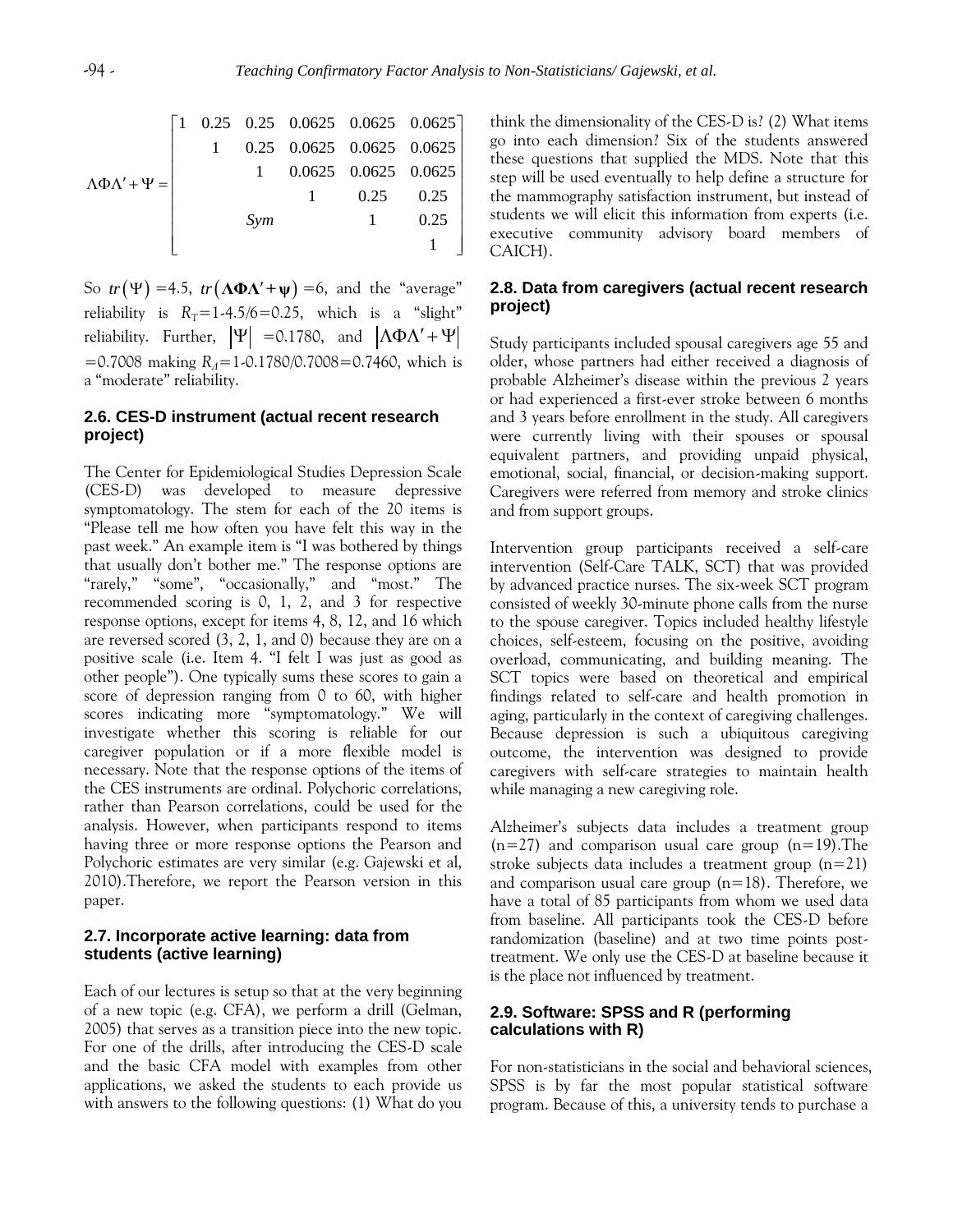license for SPSS that allows most graduate students to gain a copy at minimal expense; in our case, free of charge. This is the software we use for calculating everything in class (e.g. vectors & matrices, MANOVA, PCA, non-CFA factor analysis, discriminate analysis, canonical correlation, and MDS). For CFA, however, we fit a model using R. The R contribution, known as lavaan, is a free, open source R package for latent variable analysis. It can be used for multivariate statistical analysis, such as path analysis, confirmatory factor analysis and structural equation modeling (Rosseel, 2011).Full examples and documentation maybe found at [http://lavaan.ugent.be.](http://lavaan.ugent.be/)

#### **2.10. CFA structure from the CFA via single pile sort (incorporate MDS)**

Before running the CFA, we need specification of the number of factors and the structure of from the student experts. Here are their results using the methodology described in Section 2.7. The stimulus coordinates (from a standard MDS) for the two-dimensional model is presented in Figure 1.It has a stress coefficient=0.1077 which is considered fair (Johnson & Wichern, 2007). However, a three-dimensional model (three-cluster analysis) gives the same clouds of items as shown in Figure 1. These clouds define three different factors because they represent the most similar sets. The cluster analysis also suggested a five factor model which we will fit later. We do not give the specifics of the MDS here since that is a methodology covered earlier in the course.



**Figure 1.**Scatter plot for stimulus coordinates estimates from a standard MDS (stress=.1077, fair) for a twodimensional model.

Here is the three factor model, dropping  $\lambda$  subscripts:

| $\mathbf{A'} = \begin{bmatrix} \lambda & 0 & \lambda & 0 & 0 & \lambda & 0 & \lambda & 0 & \lambda & 0 & 0 & 0 & \lambda & 0 & 0 & 0 & 0 \\ 0 & 0 & 0 & \lambda & 0 & 0 & 0 & 0 & \lambda & 0 & 0 & 0 & 0 & \lambda & \lambda & 0 & 0 & 0 & \lambda & 0 \\ 0 & \lambda & 0 & 0 & \lambda & 0 & \lambda & 0 & 0 & 0 & \lambda & 0 & \lambda & 0 & 0 & 0 & \lambda & 0 & 0 & \lambda \end{bmatrix}$ |  |
|---------------------------------------------------------------------------------------------------------------------------------------------------------------------------------------------------------------------------------------------------------------------------------------------------------------------------------------------------------------------------------------------------|--|

## **2.11. Example CFA in R (laavan) with two factors(review matrix algebra)**

The tutorial explaining the basic use of the lavaan package and the reference manual can be found at: http://lavaan.ugent.be/. The following is a shorter version. Let the x's and y's (e.g. actual items) be variables that we observe and f's be latent variables (e.g. depression).

## **2.11.1. Model syntax**

In the R environment and lavaan package, the set of formula types is summarized in following table:

| Formula type               | Operator |
|----------------------------|----------|
| regression                 |          |
| Latent variable definition |          |
| (residual) (co) variance   |          |
| intercept                  | $\sim$ 1 |

A regression formula usually has the following form:  $y \sim$  $x1 + x2 + x3 + x4$ . We should define latent variables by listing their manifest indicators first, using the operator " $=-$ ". For example, we can denote the three latent variables f1 and f2 as:f1 =  $\sim$  y1 + y2 + y3 and f2 =  $\sim$  y4  $+$  y5 + y6. Variances and covariances can be specified by `double tilde' operator, such as  $y1 \sim y1$ . Intercepts for observed and latent variables are denoted by the number "1" when the regression formula only has an intercept as the predictor.

#### **2.11.2. Fitting latent variables: confirmatory factor analysis**

Using the CES-D accompanied data we fit a three factor example (Figure 2) whose structure is defined from the pile sort. The data consist of depression results of caregivers from two different studies (Section 2.6).

A CFA model for these 20variables consists of three latent variables (or factors):

- (i) a *depressed* factor measured by 8 variables: CESD\_10, CESD\_18, CESD\_6, CESD\_1, CESD\_3, CESD\_8, CESD\_16 and CESD\_12
- (ii) a *failure* factor measured by 5variables: CESD\_14, CESD\_15, CESD\_9, CESD\_4 and CESD\_19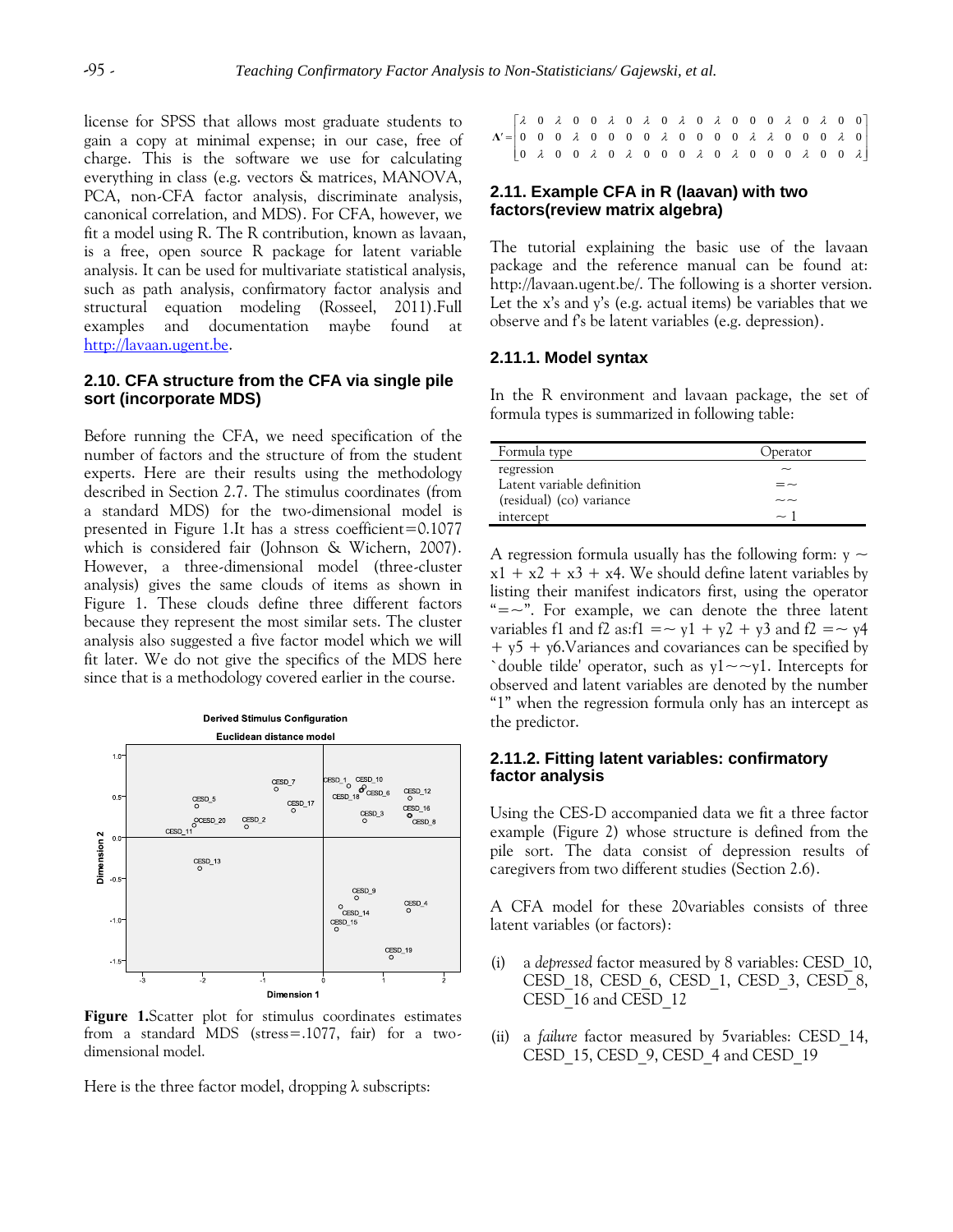

**Figure 2.** A three factor structure of CES-D CFA.

(iii) an *effort* factor measured by 7variables: CESD\_11, CESD\_20, CESD\_5, CESD\_13, CESD\_7, CESD\_17 and CESD\_2

We now detail the R code in the shaded area and below that give the corresponding output. In this example, the model syntax only contains three 'latent variable definitions.' Each formula has the following format:

latent variable  $=$   $\sim$  indicator1 + indicator2 + indicator3

The R code is the following. Before running the R code, save the accompanied dataset as CESD1.csv in C drive (we did it from MS Word, 2007).

dataset=read.table("C:/CESD1.csv",header=T, sep=",") head(dataset) # load the lavaan package (only needed once per session) library(lavaan) # specify the model  $HS$ .model2 <- ' $f1 = \sim$ CESD\_10+CESD\_18+CESD\_6+CESD\_1+CESD\_3+ CESD\_8+CESD\_16+CESD\_12  $f2 = -$ CESD\_14+CESD\_15+CESD\_9+CESD\_4+CESD\_19 f3  $=$   $\sim$ CESD\_11+CESD\_20+CESD\_5+CESD\_13+CESD\_7 +CESD\_17+CESD\_2' # fit the model fit <- cfa(HS.model2, data=dataset, std.lv=TRUE)

| # display summary output                         |
|--------------------------------------------------|
| E<-standardizedSolution(fit)                     |
| The output (stored in matrix E) looks like this: |

|    | lhs op              | rhs             |                    |          | est est.std est.std.all |          |
|----|---------------------|-----------------|--------------------|----------|-------------------------|----------|
| 1  | F1                  |                 | $=-$ CESD 10       | 0.517    | 0.517                   | 0.641    |
| 2  | F1                  | $=$ $\sim$      | CESD_18            | 0.684    | 0.684                   | 0.803    |
| 3  | F1                  | $=$ $\sim$      | CESD 6             | 0.733    | 0.733                   | 0.829    |
| 4  | F1                  | $=$ $\sim$      | CESD 1             | 0.633    | 0.633                   | 0.716    |
| 5  | F <sub>1</sub>      | $=$ $\sim$      | CESD <sub>3</sub>  | 0.634    | 0.634                   | 0.760    |
| 6  | F <sub>1</sub>      | $=$ $\sim$      | CESD 8             | $-0.408$ | $-0.408$                | $-0.422$ |
| 7  | F <sub>1</sub>      | $=$ $\sim$      | CESD 16            | $-0.478$ | $-0.478$                | $-0.628$ |
| 8  | F <sub>1</sub>      | $=$ $\sim$      | CESD 12            | $-0.523$ | $-0.523$                | $-0.577$ |
| 9  | F <sub>2</sub>      | $=$ $\sim$      | CESD 14            | 0.588    | 0.588                   | 0.773    |
| 10 | F2                  |                 | $=$ $\sim$ CESD_15 | 0.173    | 0.173                   | 0.460    |
| 11 | F2                  | $=$ $\sim$      | CESD <sub>9</sub>  | 0.359    | 0.359                   | 0.681    |
| 12 | F2                  | $\!=\! \sim$    | CESD 4             | $-0.316$ | $-0.316$                | $-0.462$ |
| 13 | F2                  |                 | $=$ CESD 19        | 0.257    | 0.257                   | 0.588    |
| 14 | F3                  | $=$ $\sim$      | CESD 11            | 0.412    | 0.412                   | 0.402    |
| 15 |                     | $F3 = -$        | CESD 20            | 0.612    | 0.612                   | 0.681    |
| 16 | F3                  | $=$ $\sim$      | CESD 5             | 0.581    | 0.581                   | 0.605    |
| 17 | F <sub>3</sub>      |                 | $=-$ CESD 13       | 0.519    | 0.519                   | 0.612    |
| 18 | F3                  | $=$ $\sim$      | CESD 7             | 0.641    | 0.641                   | 0.789    |
| 19 | F3                  | $=$ $\sim$      | CESD 17            | 0.476    | 0.476                   | 0.750    |
| 20 | F <sub>3</sub>      | $\equiv$ $\sim$ | CESD <sub>2</sub>  | 0.407    | 0.407                   | 0.733    |
| 21 | CESD 10             | $\sim\sim$      | CESD 10            | 0.383    | 0.383                   | 0.589    |
| 22 |                     |                 | CESD_18 ~~ CESD_18 | 0.257    | 0.257                   | 0.355    |
| 23 | CESD 6 $\sim$       |                 | CESD <sub>6</sub>  | 0.244    | 0.244                   | 0.312    |
| 24 | CESD_1              | $\sim\sim$      | CESD 1             | 0.381    | 0.381                   | 0.488    |
| 25 | CESD $3 \sim$       |                 | CESD <sub>3</sub>  | 0.294    | 0.294                   | 0.422    |
| 26 | CESD <sub>8</sub>   | $\sim\!\sim$    | CESD <sub>8</sub>  | 0.769    | 0.769                   | 0.822    |
| 27 |                     |                 | CESD 16 ~~ CESD 16 | 0.351    | 0.351                   | 0.606    |
| 28 |                     |                 | CESD 12 ~~ CESD 12 | 0.549    | 0.549                   | 0.667    |
| 29 |                     |                 | CESD_14 ~~ CESD_14 | 0.233    | 0.233                   | 0.402    |
| 30 |                     |                 | CESD 15 ~~ CESD 15 | 0.112    | 0.112                   | 0.788    |
| 31 | CESD 9 $\sim$       |                 | CESD <sub>9</sub>  | 0.150    | 0.150                   | 0.537    |
| 32 | CESD 4 $\sim$       |                 | CESD 4             | 0.367    | 0.367                   | 0.786    |
| 33 |                     |                 | CESD 19 ~~ CESD 19 | 0.126    | 0.126                   | 0.654    |
| 34 | CESD <sub>_11</sub> |                 | $\sim$ CESD 11     | 0.881    | 0.881                   | 0.838    |
| 35 |                     |                 | CESD 20 ~~ CESD 20 | 0.434    | 0.434                   | 0.537    |
| 36 | CESD <sub>5</sub>   | $\sim\sim$      | CESD_5             | 0.584    | 0.584                   | 0.634    |
| 37 |                     |                 | CESD 13 ~~ CESD 13 | 0.451    | 0.451                   | 0.626    |
| 38 | CESD 7              | $\sim\sim$      | CESD 7             | 0.249    | 0.249                   | 0.377    |
| 39 |                     |                 | CESD_17 ~~ CESD_17 | 0.177    | 0.177                   | 0.438    |
| 40 | CESD <sub>2</sub>   | $\sim$ $\sim$   | CESD <sub>2</sub>  | 0.143    | 0.143                   | 0.463    |
| 41 |                     | $F1 - -$        | F1                 | 1.000    | 1.000                   | 1.000    |
| 42 |                     | $F2 - -$        | F <sub>2</sub>     | 1.000    | 1.000                   | 1.000    |
| 43 | F3                  | $\sim$ $\sim$   | F3                 | 1.000    | 1.000                   | 1.000    |
| 44 | F1                  | $\sim$ $\sim$   | F <sub>2</sub>     | 0.850    | 0.850                   | 0.850    |
| 45 | F1                  | $\sim$ $\sim$   | F3                 | 0.982    | 0.982                   | 0.982    |
| 46 | F <sub>2</sub>      | $\sim$ $\sim$   | F <sub>3</sub>     | 0.819    | 0.819                   | 0.819    |
|    |                     |                 |                    |          |                         |          |

Storing this output in matrix form makes it convenient for calculating matrix operations such as  $R_T$  and  $R_A$ . First look at this in pieces.

(1) Here is the R language and output for  $\Lambda_{20\times 3}$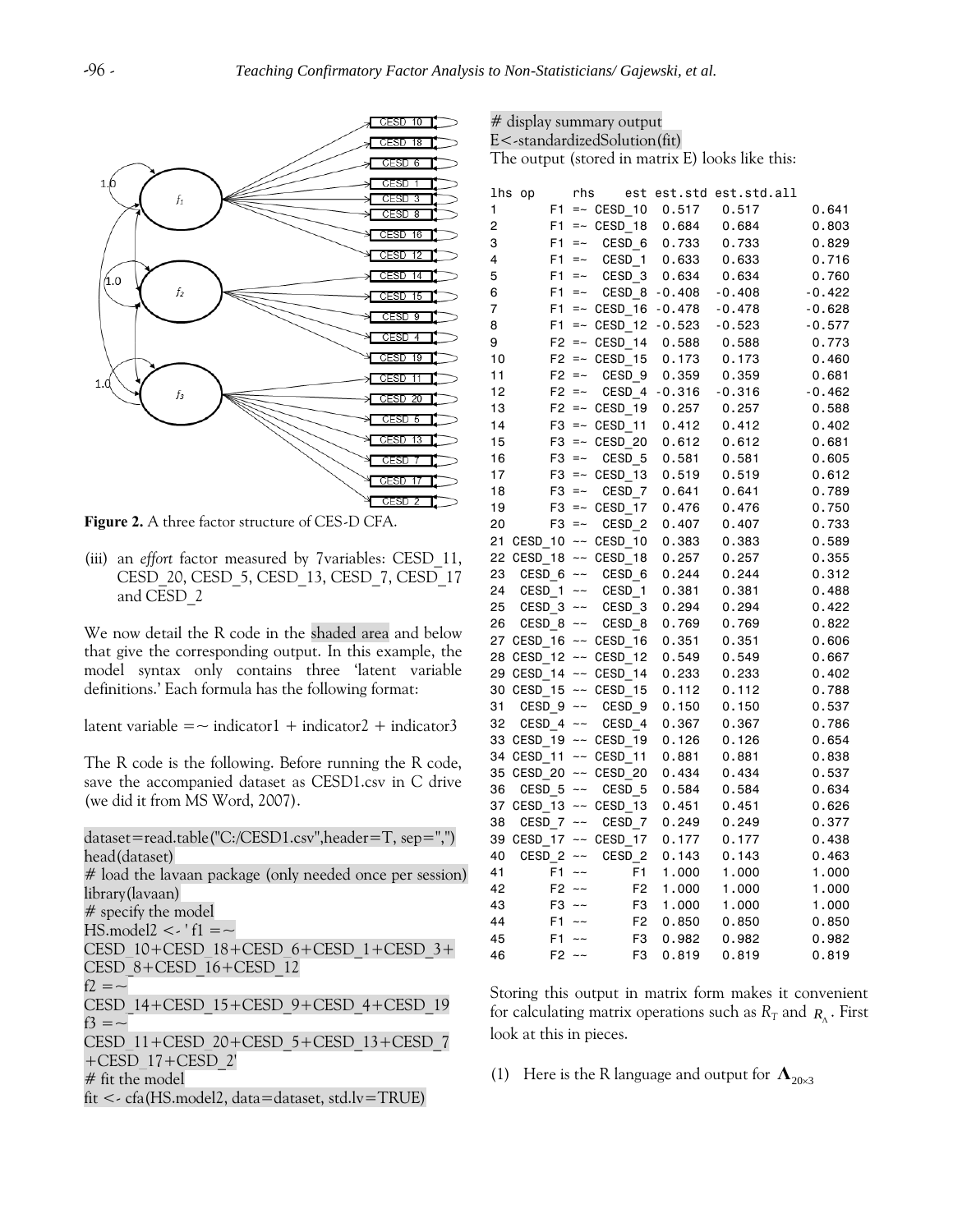#Lamda matrix lamda<-matrix(rep(0,20\*3),ncol=3,byrow=TRUE) lamda[1:8,1]=E\$est[1:8] lamda[9:13,2]=E\$est[9:13] lamda[14:20,3]=E\$est[14:20] lamda

|         | [1,1]        | $\left[ 1, 2 \right]$ | $\lceil$ , 31 |
|---------|--------------|-----------------------|---------------|
| [1, 1]  | 0.5165803    | 0.0000000             | 0,0000000     |
| [2,1]   | 0.6837385    | 0.0000000             | 0.0000000     |
| [3,1]   | 0.7329825    | 0.0000000             | 0,0000000     |
| [4,1]   | 0.6328223    | 0.0000000             | 0.0000000     |
| [5,1]   | 0.6338626    | 0.0000000             | 0.0000000     |
| [6,1]   | $-0.4083308$ | 0.0000000             | 0.0000000     |
| [7,]    | $-0.4777197$ | 0.0000000             | 0.0000000     |
| [8,1]   | $-0.5234052$ | 0.0000000             | 0.0000000     |
| [9,1]   | 0.0000000    | 0.5881401             | 0.0000000     |
| [10, 1] | 0.0000000    | 0.1733599             | 0.0000000     |
| [11, 1] | 0.0000000    | 0.3592858             | 0.0000000     |
| [12, 1] | 0.0000000    | -0.3157676            | 0.0000000     |
| [13, 1] | 0.0000000    | 0.2574780             | 0.0000000     |
| [14,1]  | 0.0000000    | 0.0000000             | 0.4118990     |
| [15, 1] | 0.0000000    | 0.0000000             | 0.6121472     |
| [16,1]  | 0.0000000    | 0.0000000             | 0.5811397     |
| [17,1]  | 0.0000000    | 0.0000000             | 0.5193046     |
| [18,]   | 0.0000000    | 0.0000000             | 0.6407709     |
| [19,1]  | 0.0000000    | 0.0000000             | 0.4764386     |
| [20,]   | 0.0000000    | 0.0000000             | 0.4068932     |

(2) Here is the R language and output for  $\Phi_{3x3}$ 

#Phi matrix  $Phi < -\n$ matrix(rep(0,9),ncol=3, byrow=TRUE) diag(Phi)<-1 #standardized  $Phi[1,2:3] = E$est[44:45]$  $Phi[2,3] = E$est[46]$ Phi $[2:3,1] =$ E $$est[44:45]$  $Phi[3,2] = E$est[46]$ Phi

 $[\ ,1] \qquad \quad [\ ,2] \qquad \quad [\ ,3]$ [1,] 1.0000000 0.8495581 0.9821504 [2,] 0.8495581 1.0000000 0.8187922 [3,] 0.9821504 0.8187922 1.0000000

(3) Here is the R language and output for **ψ**

#Psi matrix Psi $\leq$ -matrix(rep(0,20  $\degree$  2),ncol=20, byrow=TRUE)  $diag(Psi) < -E$est[21:40]$ diag(Psi) #off-diagnonals are zero

| [1,1]          |
|----------------|
| [1,] 0.3828351 |
| [2,] 0.2572087 |
| [3,] 0.2441909 |

[4,] 0.3809886 [5,] 0.2935812 [6,] 0.7694604 [7,] 0.3511613 [8,] 0.5490247 [9,] 0.2326383 [10,] 0.1116765 [11,] 0.1496685 [12,] 0.3667272 [13,] 0.1255392 [14,] 0.8808588 [15,] 0.4344115 [16,] 0.5840764 [17,] 0.4505997 [18,] 0.2487908 [19,] 0.1766047 [20,] 0.1425351

(4) Here is the R language and output for Here is the R language a<br>  $R_T = 1 - tr(\psi)/tr(\Lambda \Phi \Lambda' + \psi)$ and  $R_{\scriptscriptstyle{\wedge}} = 1 - |\psi| / |\Lambda \Phi \Lambda' + \psi|$ 

COV<-lamda%\*%Phi%\*%(t(lamda))+Psi RT<-1-(sum(diag(Psi)))/(sum(diag(COV)))  $RL < -1$ - $(det(Psi))/(det(COV))$ RT

[1] 0.4294543

RL

- [1] 0.9737757
- (5) Here is the R language and output for item *Here is the R language and output for the R language and output for*  $R_j = (\Lambda \Phi \Lambda')_{jj} / (\Lambda \Phi \Lambda' + \Psi)_{jj}$

G<-lamda%\*%Phi%\*%(t(lamda)) V<-lamda%\*%Phi%\*%(t(lamda))+Psi R<-matrix(rep(0,20),ncol=1, byrow=TRUE)  $R[1:20,1] < (diag(G)/diag(V))$ R

|       | [,1]      |
|-------|-----------|
| [1,]  | 0.4107422 |
| [2,]  | 0.6450860 |
| [3,]  | 0.6875173 |
| [4,]  | 0.5124611 |
| [5,]  | 0.5778015 |
| [6,]  | 0.1780976 |
| [7,]  | 0.3938989 |
| [8,]  | 0.3328802 |
| [9,]  | 0.5978922 |
| [10,] | 0.2120486 |
| [11,] | 0.4630820 |
| [12,] | 0.2137680 |
| [13.] | 0.3455847 |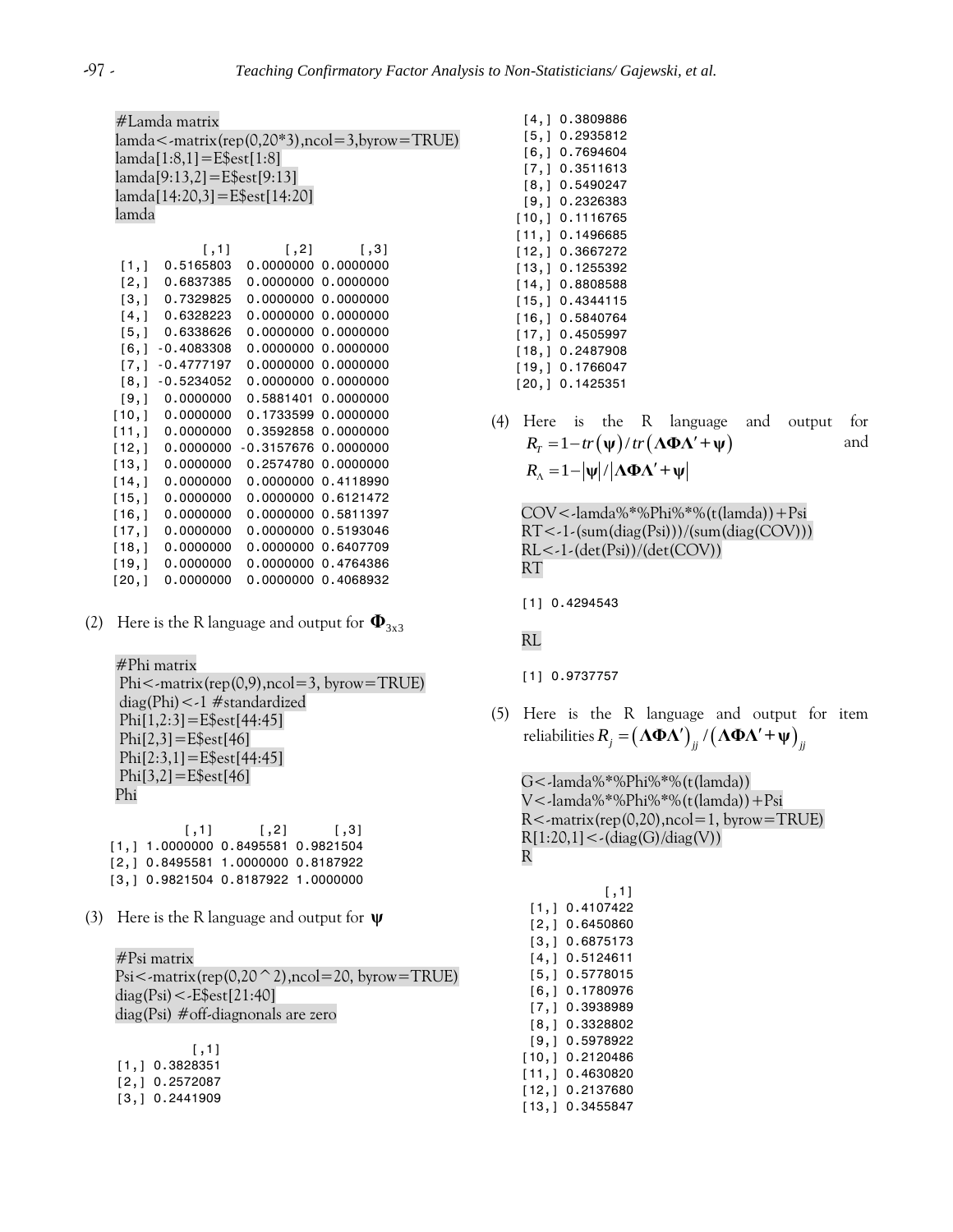| [14, 1] | 0.1615018 |
|---------|-----------|
| [15, 1] | 0.4631166 |
| [16, 1] | 0.3663739 |
| [17.]   | 0.3744077 |
| [18, 1] | 0.6226888 |
| [19,]   | 0.5624248 |
| [20, 1] | 0.5373696 |

The parameters above are shown in graphical form in Figure 3.



**Figure 3.** Model 2 of CESD CFA.

## **2.12. Results of all the models (actual research project)**

First, as noted in Section 2, we estimated reliabilities for the "parallel test model"; the estimated reliabilities are  $R_T$ =0.3730 and  $R_A$ =0.9220. Note that in this case it is assumed that the reliability is the same for each of the items so  $R_T$  is in the classification of "slight." The "entire" reliability (*RΛ*) is much better because it is in the "substantial" range. Therefore, it is not reliable to perform an analysis (e.g. regression) using the individual items. But the entire items, specifically using the sum (or average) is reliable.

However, using four other models we would like to know if the reliability can be improved (average, entire, and item) and if the reliability of an item in a model and subscale can be used to label a hypothesized factor (or subscale). Model 1 is a single factor model; models 2 and 3 are respectively the three and five factor models motivated from our students' pile sort, and model 4 is the four factor structure quoted in Nguyen, et al. (2004), which also supplied the item abbreviations shown in the reliability output in Table 1.

The average and the entire reliabilities both increase as the number of factors grow. However, the average reliability never creeps into the "fair" territory. The entire reliability is always in the "substantial" range.

The item reliabilities guide us in naming the factors in each of the models. Clearly the single factor in model 1 can be named depressed. For model 2, the three factors are depressed, lonely, and effort. For model 3, the factors are depressed, enjoyed, lonely, going, and effort. For model 4, the factors are effort, depressed, enjoyed, and dislike. Item 6 is a very reliable item for measuring depression across all models and it makes sense when looking at its specific questioning "In the past week I felt depressed."

Of note, all of the individual reliabilities are out of the virtually none category, except for item 4. This reverse scored item measures "good" with more specifically "In past week I felt that I was just as good as other people;" perhaps caregivers have a difficult time answering this because they are spending most of their time and effort concerned about a single individual rather than interacting with others.

A conclusion to draw from this actual research project can be summarized. From our analysis of the caregiver CES-D data, the single factor model has substantial entire reliability ( $R_A$ =0.9433), thus we are justified in using a sum score in the final analysis. This composite approach to reliability justifies the usual sum score scoring practice.

## **2.13. Implementation: recommendations to the teacher on what to do in the classroom**

Implementation of our case-study approach for teaching CFA can be handled in many different ways. It is in our experience that the ideas expressed in Sections 2.2-2.12 have been presented using 4.5 hours of class time and using two exercises, one as a homework example and the other as part of a take-home final exam. We implemented the case study at the end of the course after the last topic (multidimensional scaling, MDS). Implementation this late allows us to incorporate: (1) a review of matrix algebra; (2) a review of factor analysis; (3) a review of MDS; and (4) introduce CFA which includes computation (see Table 2).

Some teachers of multivariate may not want to teach MDS and/or may want to implement CFA much earlier in the course (say after PCA and factor analysis).In this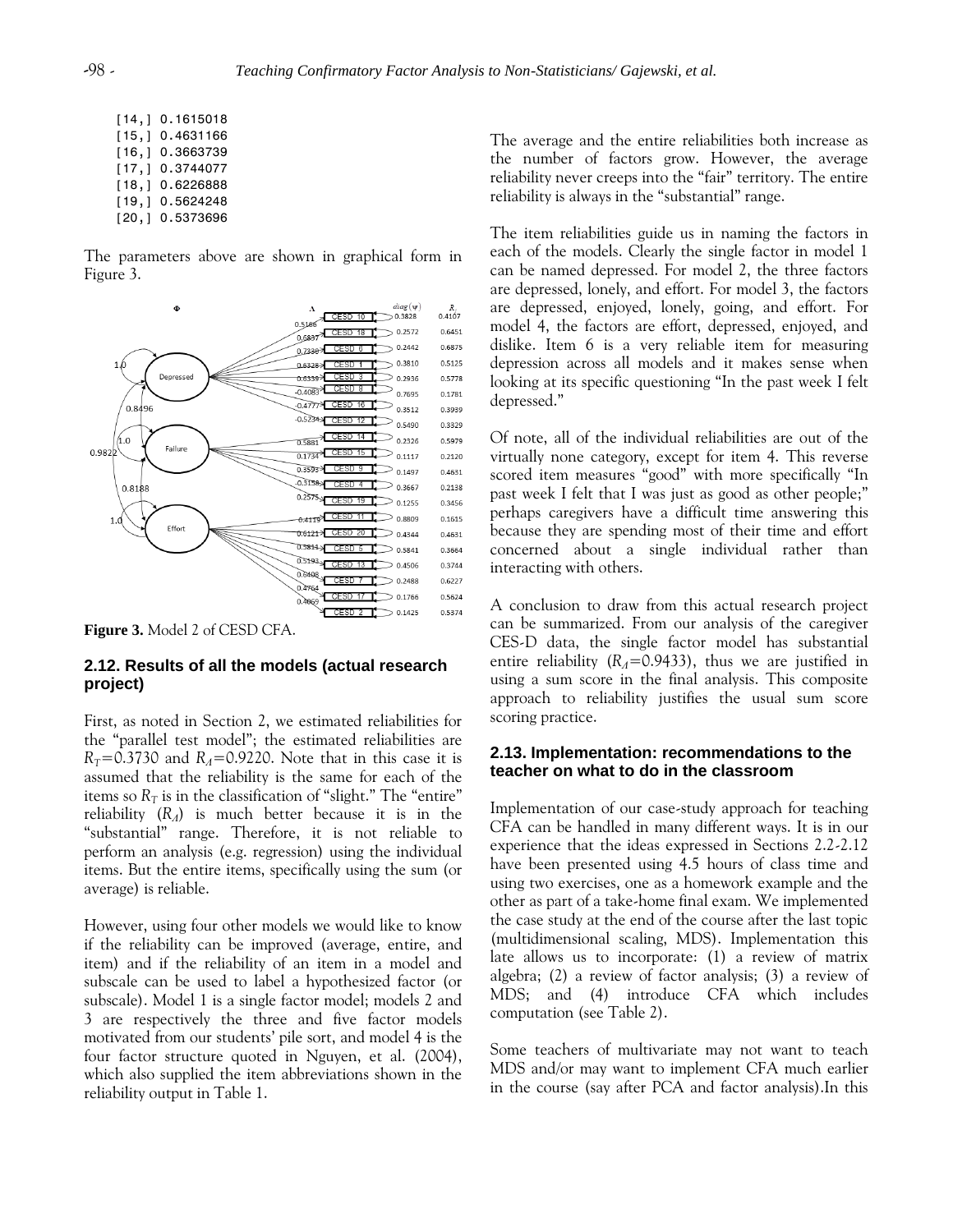case we would not implement the MDS portion of the case-study approach.

This is not a problem. One can still use the active learning drills. Instead of combining the opinion of the class members one can fit a different CFA for each class member. If the teacher feels it's necessary, this would be a good opportunity to incorporate goodness-of-fit and have a race to see which class member has the best model fit. This is a good opportunity for home exercise.

**Table 1.** Results of four different factor analyses, from a single factor to a five factor model. The *R<sup>j</sup>* represents the item reliability for a specific factor. A superscript means that item is most reliable for that factor and such can be used to help name the factor. Note that using the "parallel test model" the estimated reliabilities are  $R_T$ =0.3730 and  $R_A$ =0.9220.

|                         |              | M1             |           | M <sub>2</sub>  |                    | M <sub>3</sub>            |                    | M4                               |             |
|-------------------------|--------------|----------------|-----------|-----------------|--------------------|---------------------------|--------------------|----------------------------------|-------------|
|                         |              | Single         |           | Pile Sort Three |                    | Pile Sort Five<br>Factors |                    | National<br>(Nguyen et al, 2004, |             |
| Item                    | Abbreviation |                | $R_i$     | Factors         | $R_i$              |                           | $R_{i}$            | Four Factors)                    | $R_{i}$     |
| $\mathbf{1}$            | Bothered     | F1             | 0.51      | F1              | 0.51               | F1                        | 0.48               | F1                               | 0.51        |
| $\overline{\mathbf{c}}$ | Appetite     | F1             | 0.54      | F3              | 0.54               | F <sub>5</sub>            | 0.56               | F1                               | 0.55        |
| $\overline{\mathbf{3}}$ | Blues        | F1             | 0.57      | F1              | 0.58               | F1                        | 0.60               | F <sub>2</sub>                   | 0.59        |
| 4r                      | Good         | F1             | 0.15      | F <sub>2</sub>  | 0.21               | F3                        | 0.20               | F <sub>3</sub>                   | 0.09        |
| 5                       | Mind         | F1             | 0.35      | F <sub>3</sub>  | 0.37               | F <sub>4</sub>            | 0.44               | F1                               | 0.35        |
| 6                       | Depressed    | F1             | $0.67F1}$ | F <sub>1</sub>  | 0.69 <sup>F1</sup> | F1                        | $0.73F1}$          | F2                               | $0.71^{F2}$ |
|                         | Effort       | F1             | 0.61      | F3              | $0.62^{F3}$        | F <sub>5</sub>            | $0.65^{F5}$        | F1                               | 0.60F1      |
| 8r                      | Hopeful      | F1             | 0.17      | F1              | 0.18               | F <sub>2</sub>            | 0.32               | F <sub>3</sub>                   | 0.34        |
| 9                       | Failure      | F1             | 0.29      | F <sub>2</sub>  | 0.46               | F <sub>3</sub>            | 0.46               | F2                               | 0.25        |
| 10                      | Fearful      | F1             | 0.41      | F1              | 0.41               | F1                        | 0.43               | F2                               | 0.43        |
| 11                      | Sleep        | F1             | 0.16      | F <sub>3</sub>  | 0.16               | F <sub>4</sub>            | 0.19               | F1                               | 0.16        |
| 12r                     | Happy        | F1             | 0.33      | F <sub>1</sub>  | 0.33               | F <sub>2</sub>            | 0.63               | F3                               | 0.65        |
| 13                      | Talk         | F1             | 0.37      | F <sub>3</sub>  | 0.37               | F <sub>4</sub>            | 0.44               | F1                               | 0.37        |
| 14                      | Lonely       | F1             | 0.58      | F <sub>2</sub>  | 0.60 <sup>F2</sup> | F <sub>3</sub>            | $0.62^{F3}$        | F2                               | 0.56        |
| 15                      | Unfriendly   | F1             | 0.11      | F <sub>2</sub>  | 0.21               | F3                        | 0.21               | F <sub>4</sub>                   | 0.17        |
| 16r                     | Enjoyed      | F1             | 0.40      | F1              | 0.39               | F <sub>2</sub>            | 0.83F <sup>2</sup> | F <sub>3</sub>                   | $0.78F^3$   |
| 17                      | Crying       | F1             | 0.54      | F <sub>3</sub>  | 0.56               | F <sub>5</sub>            | 0.64               | F2                               | 0.57        |
| 18                      | Sad          | F <sub>1</sub> | 0.63      | F <sub>1</sub>  | 0.65               | F1                        | 0.64               | F2                               | 0.63        |
| 19                      | Dislike      | F <sub>1</sub> | 0.23      | F <sub>2</sub>  | 0.35               | F <sub>3</sub>            | 0.32               | F <sub>4</sub>                   | $0.42^{F4}$ |
| 20                      | Going        | F1             | 0.45      | F3              | 0.46               | F <sub>4</sub>            | $0.53^{F4}$        | F1                               | 0.44        |
|                         | $R_T$        | 0.4135         |           | 0.4295          |                    | 0.5032                    |                    | 0.4699                           |             |
|                         | $R_A$        | 0.9433         |           | 0.9738          |                    | 0.9970                    |                    | 0.9907                           |             |

"r" stands for "reverse" scoring item.

**Table 2.** Summarization of how a teacher of statistics could actually implement the ideas expressed in this paper.

| Section(s)   | Topic                                                | Implementation                                      |
|--------------|------------------------------------------------------|-----------------------------------------------------|
| 2.2          | ANOVA-based Reliability                              | In-class lecture                                    |
| 2.3          | Confirmatory Factor Analysis-based Reliability       | In-class lecture                                    |
| $2.4 \& 2.7$ | Deciding What to Confirm in CFA: A Single Pile Sort* | In-class active learning ("Drills") & Home Exercise |
| 2.5          | A Small Illustrative Example                         | In-class lecture                                    |
| $2.6 \& 2.8$ | Data example                                         | In-class lecture & Home Exercise                    |
| 2.9          | Software: SPSS and R                                 | In-class lecture & Home Exercise                    |
| 2.10         | CFA structure from the CFA via single pile sort*     | In-class lecture & Home Exercise                    |
| 2.11         | Example CFA in R (laavan) with three Factors         | In-class lecture                                    |
| 2.12         | Results of all the Models                            | Home Exercise                                       |

The focus of this paper has been implementation of the case-study in a graduate course for non-statisticians. However, we mentioned earlier our motivation for implementation in community-based participatory research (CBPR). The best way to effectively communicate the case-study in this setting is to present the small illustrative example, perform a pile sort, and then present the results for all models. The R calculations should be presented in more detail once a community member is curious about those details or has taken the course work: ANOVA, regression, and are taking multivariate. The latter would mean that we would follow the entire structure laid out in Table 2.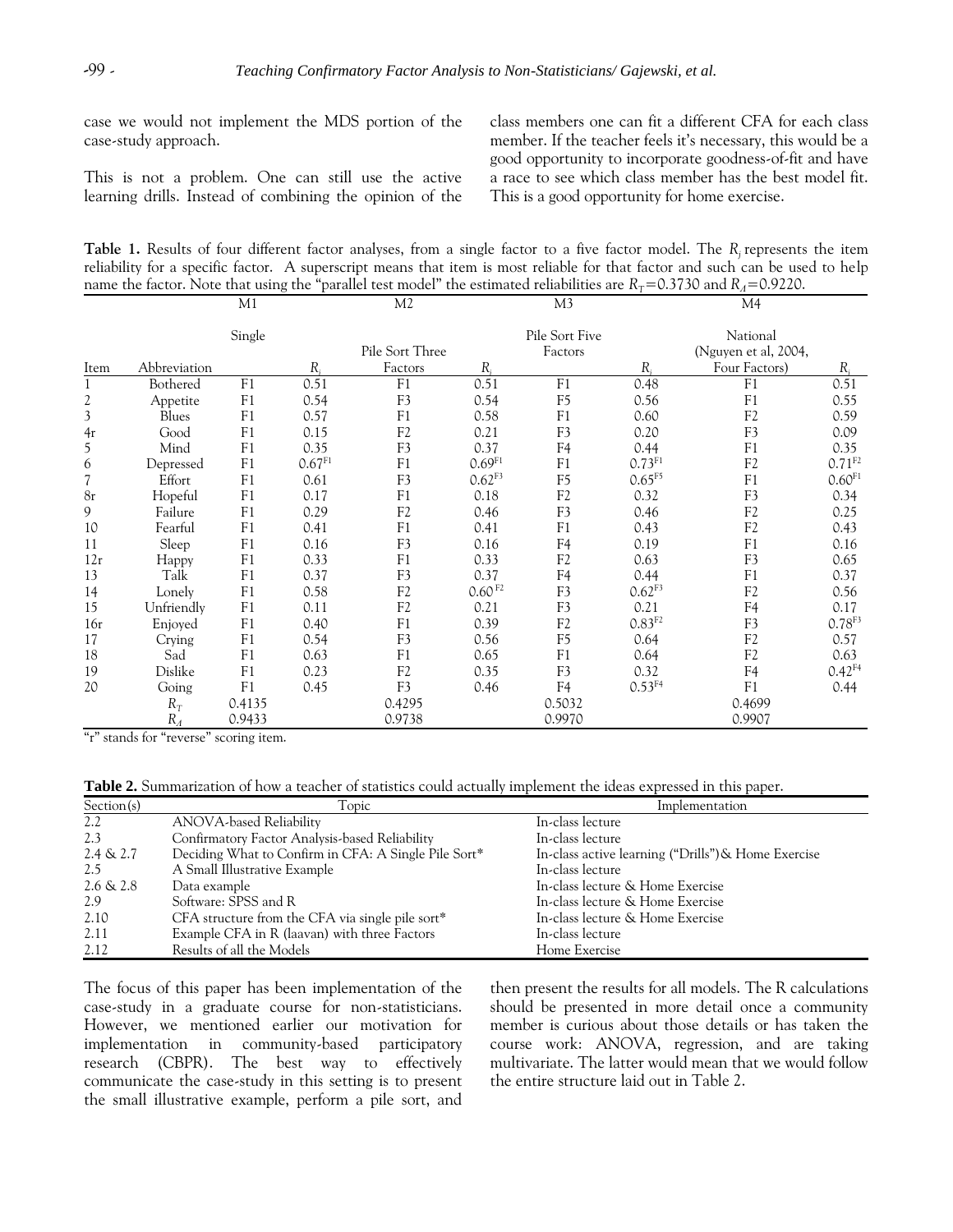## **3. Discussion and conclusion**

In Section 2 we provided a step-by-step approach for implementing a case-study approach for teaching CFA to non-statistical graduate students. In our own class we used 4.5 hours of class-time that is a mix between lecture and active learning sessions. An instructor of a similar graduate course will be able to use the material immediately for teaching. The case-study approach uses six points to guide the presentation: (1) Previous Coursework and Knowledge; (2) Multi-Dimensional Scaling; (3) Active Learning; (4) Matrix Algebra; (5) Doing Calculations with R and (6) Actual Recent Research Project.

Two attractive features of the case study approach are (1) it uses a relatively new way to think of CFA; and (2) it introduces an exciting technology to better estimate reliability. This new way to think of CFA does not stop at interpreting the parameters of the model. Rather it gathers them together to summarize the entire and average reliability of an instrument.

Our biggest worry in introducing the supplement to SPSS, R, was in how the graduate students would respond. We worried that they would protest until we stopped using a supplemental free software package and abandon doing CFA altogether. Contrary to this worry, the students responded rather well. We piloted the CFA approach using R on our nine graduate students who are nonstatisticians. In a homework assignment they followed the instructions on their own for downloading R and successfully fitting a CFA using a dataset that is a part of laavan. As part of a take-home final exam, the students saved the CES-D data in SPSS and all students except one fitted and successfully interpreted a CFA model. This is particularly impressive considering the students were required to work independently. This result is consistent with the success Zhou& Braun (2010) had in teaching R to non-statisticians.

In the same class, we taught matrix manipulations (supporting the reliability calculations) using syntax code in SPSS. However, in the future we will use R to do these matrix manipulations. This will allow our students to engage in R very early in the class so that they may be better prepared for the CFA much later in the course. Furthermore, the SPSS Statistics-R Integration Package is available such that students may perform R under their familiar SPSS environment through syntax (Muenchen, 2008, p. 28 - 32). We do not see R replacing SPSS as we believe it would be a disservice to most of our students; their academic advisors expect them to have proficiencies in SPSS. However, as word gets out about R we will not be too surprised if academic advisors also want students to complement their SPSS knowledge.

It is important to note on what we did not focus in this paper. Namely, we mentioned very little about the classic goodness of fit measures such as comparative fit index (CFI) and root mean squared error approximation (RMSEA).Both are emphasized in the course and can help disentangle which CFA model is best in terms of number of factors and possible correlated error structures.

This paper provides step by step guidance for instructors to educate non-statisticians on CFA using a case-study approach. The approach is designed and has been implemented with healthcare graduate students taking a multivariate course. It can also be used with community members participating in the research process. Given the pilot's success, we will use this manuscript and the CAICH methods core guides as tools for communicating to all stakeholders of CAICH (e.g. community advisory boards, summer interns, & research team members) the specific reliability analysis of the future mammography satisfaction instrument. All CAICH methods core guides are available for public use by contacting the lead author or going to our website (www.caich.org).Any graduate school educator or community-based participatory researcher can use our methods to train students or other researchers to perform CFA using freely available software.

**Acknowledgements:** Partial funding for the first and fifth authors comes from grants from the United States of America (USA) NIH, National Institute of Nursing Research (1R21NR009560) and American Heart Association. Partial funding for all the authors, except the fifth, comes from a grant from the USA NIH, National Institute on Minority Health and Health Disparities (5P20MD004805). We thank Lili Garrard for helpful review and comments of an earlier version of the paper.

Correspondence: bgajewski@kumc.edu